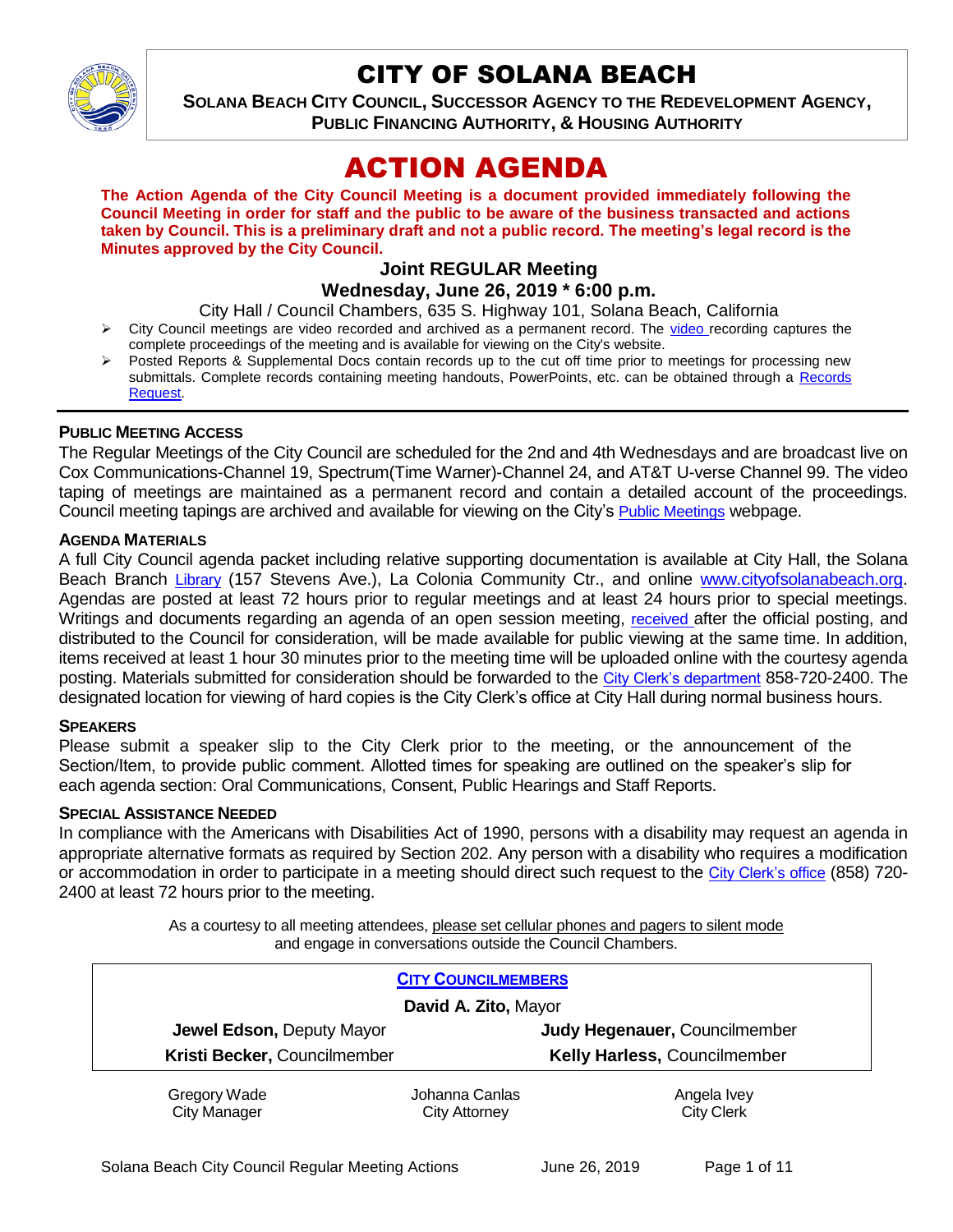### SPEAKERS:

Please submit your speaker slip to the City Clerk prior to the meeting or the announcement of the Item. Allotted times for speaking are outlined on the speaker's slip for Oral Communications, Consent, Public Hearings and Staff Reports.

### READING OF ORDINANCES AND RESOLUTIONS:

Pursuant to [Solana Beach Municipal Code](mailto:https://www.codepublishing.com/CA/SolanaBeach/) Section 2.04.460, at the time of introduction or adoption of an ordinance or adoption of a resolution, the same shall not be read in full unless after the reading of the title, further reading is requested by a member of the Council. If any Councilmember so requests, the ordinance or resolution shall be read in full. In the absence of such a request, this section shall constitute a waiver by the council of such reading.

# **CALL TO ORDER AND ROLL CALL:**

**CLOSED SESSION REPORT:** (when applicable)

**FLAG SALUTE:**

# **APPROVAL OF AGENDA:**

**COUNCIL ACTION: Approved 5/0**

### **ORAL COMMUNICATIONS:**

This portion of the agenda provides an opportunity for members of the public to address the City Council on items relating to City business and not appearing on today's agenda by submitting a speaker slip (located on the back table) to the City Clerk. Comments relating to items on this evening's agenda are taken at the time the items are heard. Pursuant to the Brown Act, no action shall be taken by the City Council on public comment items. Council may refer items to the City Manager for placement on a future agenda. The maximum time allotted for each presentation is THREE MINUTES (SBMC 2.04.190). Please be aware of the timer light on the Council Dais.

### **COUNCIL COMMUNITY ANNOUNCEMENTS / COMMENTARY:**

*An opportunity for City Council to make brief announcements or report on their activities. These items are not agendized for official City business with no action or substantive discussion.* 

### **A. CONSENT CALENDAR:** (Action Items) (A.1. - A.11.)

Items listed on the Consent Calendar are to be acted in a single action of the City Council unless pulled for discussion. Any member of the public may address the City Council on an item of concern by submitting to the City Clerk a speaker slip (located on the back table) before the Consent Calendar is addressed. Those items removed from the Consent Calendar by a member of the Council will be trailed to the end of the agenda, while Consent Calendar items removed by the public will be discussed immediately after approval of the Consent Calendar.

### **A.1. Register Of Demands.** (File 0300-30)

Recommendation: That the City Council

1. Ratify the list of demands for May 25 – June 07, 2019.

[Item A.1. Report \(click here\)](https://solanabeach.govoffice3.com/vertical/Sites/%7B840804C2-F869-4904-9AE3-720581350CE7%7D/uploads/Item_A.1._Report_(click_here)_06-26-19_-_O.pdf)

*Posted Reports & Supplemental Docs contain records up to the cut off time, prior to the start of the meeting, for processing new submittals. The final official record containing handouts, PowerPoints, etc. can be obtained through a Records Request to the City Clerk's Office.* **COUNCIL ACTION: Approved 5/0**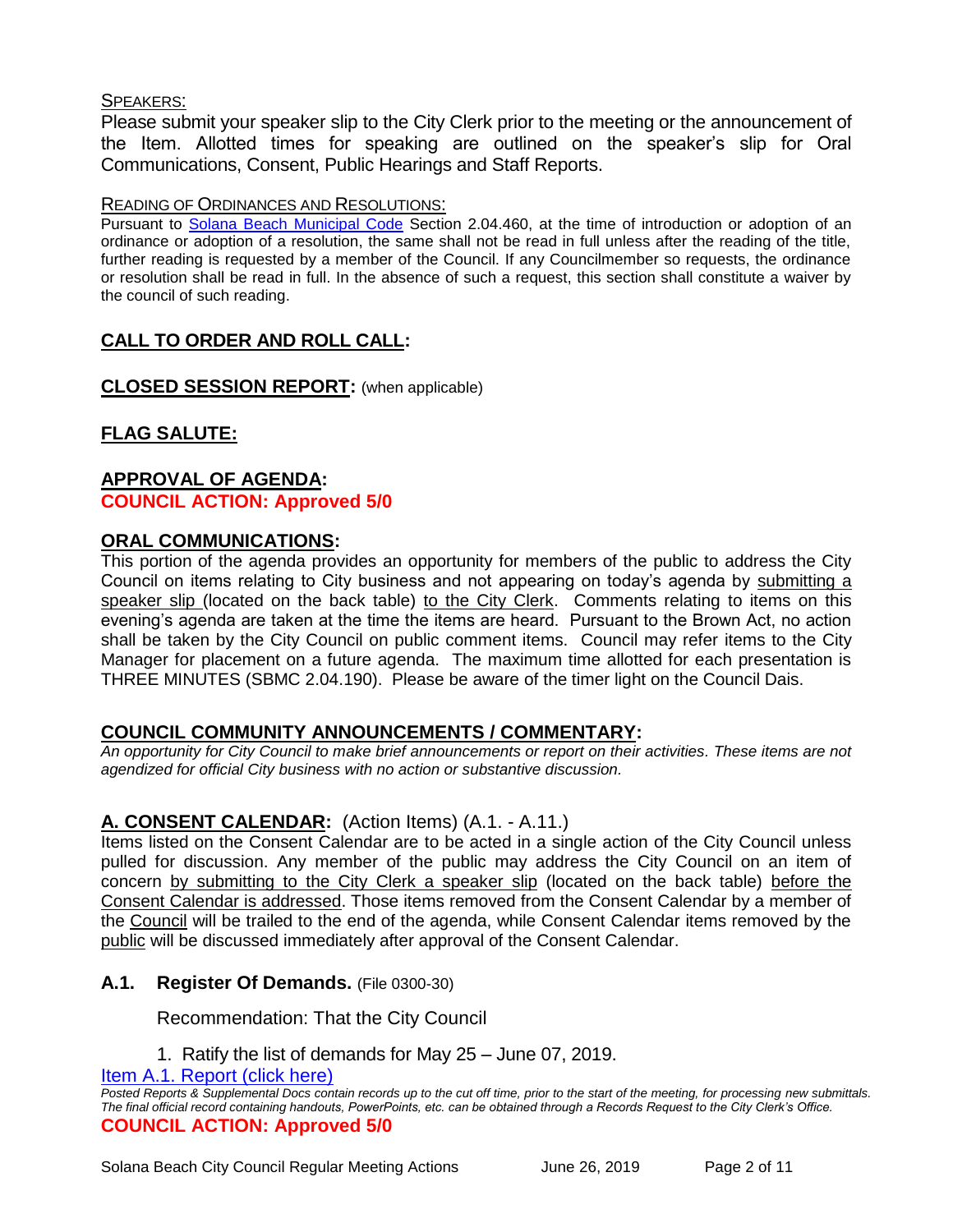### **A.2. General Fund Adopted Budget for Fiscal Year 2018-19 Changes.** (File 0330-30)

Recommendation: That the City Council

1. Receive the report listing changes made to the Fiscal Year 2018-2019 General Fund Adopted Budget.

### [Item A.2. Report \(click here\)](https://solanabeach.govoffice3.com/vertical/Sites/%7B840804C2-F869-4904-9AE3-720581350CE7%7D/uploads/Item_A.2._Report_(click_here)_06-26-19_-_O.pdf)

*Posted Reports & Supplemental Docs contain records up to the cut off time, prior to the start of the meeting, for processing new submittals. The final official record containing handouts, PowerPoints, etc. can be obtained through a Records Request to the City Clerk's Office.* **COUNCIL ACTION: Approved 5/0**

### **A.3. Emergency Storm Drainpipe Repairs in the Solana Beach Towne Centre Update No. 5.** (File 0850-40)

Recommendation: That the City Council

- 1. Adopt **Resolution 2019-099**:
	- a. Authorizing the appropriation of \$835,000 to the project budget unit in the City CIP Fund.
	- b. Authorizing the City Treasurer to amend the FY 2018/19 Adopted Budget accordingly.

[Item A.3. Report \(click here\)](https://solanabeach.govoffice3.com/vertical/Sites/%7B840804C2-F869-4904-9AE3-720581350CE7%7D/uploads/Item_A.3._Report_(click_here)_06-26-19_-_O.pdf)

*Posted Reports & Supplemental Docs contain records up to the cut off time, prior to the start of the meeting, for processing new submittals. The final official record containing handouts, PowerPoints, etc. can be obtained through a Records Request to the City Clerk's Office.* **COUNCIL ACTION: Approved 5/0**

### **A.4. Employee Salary, Classification and Compensation Plans.** (File 0510-20, 0520-40)

Recommendation: That the City Council

- 1. Adopt **Resolution 2019-098:**
	- a. Approving FY 2019/20 Salary and Compensation Plans for Executive Management, Mid-Management, Confidential, Marine Safety, Miscellaneous, Fire, City Manager, Part-Time/Seasonal/Temporary employees and Elected Officials.
	- b. Approving and adopting the creation and addition of the Human Resources Director classification and position.
	- c. Approving and adopting the creation of the Recreation Manager job description.
	- d. Approving the reclassification of the current Confidential Administrative Assistant IV incumbent to a management Executive Assistant to the City Manager/City Council position.
	- e. Approving and adopting the updated Finance Director/Treasurer, Deputy Fire Chief and Senior Planner job descriptions.

[Item A.4. Report \(click here\)](https://solanabeach.govoffice3.com/vertical/Sites/%7B840804C2-F869-4904-9AE3-720581350CE7%7D/uploads/Item_A.4._Report_(click_here)_06-26-19_-_O.pdf)

*Posted Reports & Supplemental Docs contain records up to the cut off time, prior to the start of the meeting, for processing new submittals. The final official record containing handouts, PowerPoints, etc. can be obtained through a Records Request to the City Clerk's Office.*

**COUNCIL ACTION: Approved 5/0**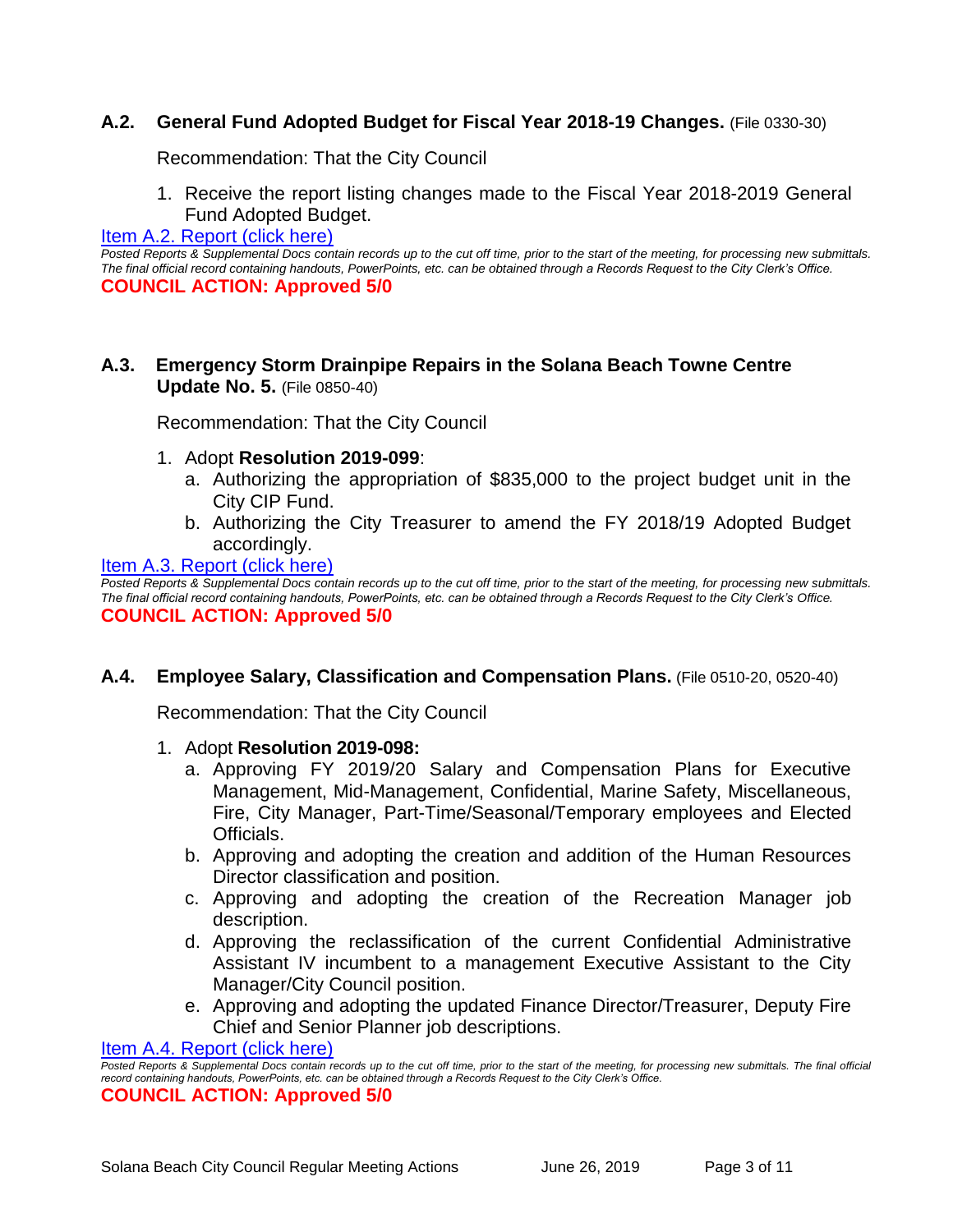### **A.5. Annual Fire Inspection Compliance.** (File 0260-20)

Recommendation: That the City Council

1. Adopt **Resolution 2019-079** accepting a report on the status of all statemandated annual fire inspections in the City of Solana Beach in conjunction with SB 1205 and California Health and Safety Code Section 13146.4 requirements.

[Item A.5. Report \(click here\)](https://solanabeach.govoffice3.com/vertical/Sites/%7B840804C2-F869-4904-9AE3-720581350CE7%7D/uploads/Item_A.5._Report_(click_here)_06-26-19_-_O.pdf)

*Posted Reports & Supplemental Docs contain records up to the cut off time, prior to the start of the meeting, for processing new submittals. The final official record containing handouts, PowerPoints, etc. can be obtained through a Records Request to the City Clerk's Office.* **COUNCIL ACTION: Approved 5/0**

### **A.6. Fletcher Cove Park Trash Enclosure Removal and Parking Pavement** (File 0730-40)

Recommendation: That the City Council

### 1. Adopt **Resolution 2019-080:**

- a. Authorizing the City Manager to as complete the Fletcher Cove Park Trash Enclosure Removal & Parking Pavement Project, Bid 2018-06, constructed by BellaKai Construction.
- b. Authorizing an appropriation of \$11,100, to be reimbursed by EDCO, into the Reimbursement Agreement Revenue Account in the Sand Replenishment TOT CIP Fund.
- c. Authorizing the City Treasurer to amend the FY 2018/19 Adopted Budget accordingly.
- d. Authorizing the City Clerk to file a Notice of Completion.

#### [Item A.6. Report \(click here\)](https://solanabeach.govoffice3.com/vertical/Sites/%7B840804C2-F869-4904-9AE3-720581350CE7%7D/uploads/Item_A.6._Report_(click_here)_06-26-19_-_O.pdf)

*Posted Reports & Supplemental Docs contain records up to the cut off time, prior to the start of the meeting, for processing new submittals. The final official record containing handouts, PowerPoints, etc. can be obtained through a Records Request to the City Clerk's Office.* **COUNCIL ACTION: Approved 5/0**

### **A.7. Special Legal Services Agreement Amendment.** (File 0400-05)

Recommendation: That the City Council

1. Adopt **Resolution 2019-095** approving the amendment to the Tosdal Law Firm Professional Services Agreement for Fiscal Year (FY) 2018-19 for an additional \$11,000.

### [Item A.7. Report \(click here\)](https://solanabeach.govoffice3.com/vertical/Sites/%7B840804C2-F869-4904-9AE3-720581350CE7%7D/uploads/Item_A.7._Report_(click_here)_06-26-19_-_O.pdf)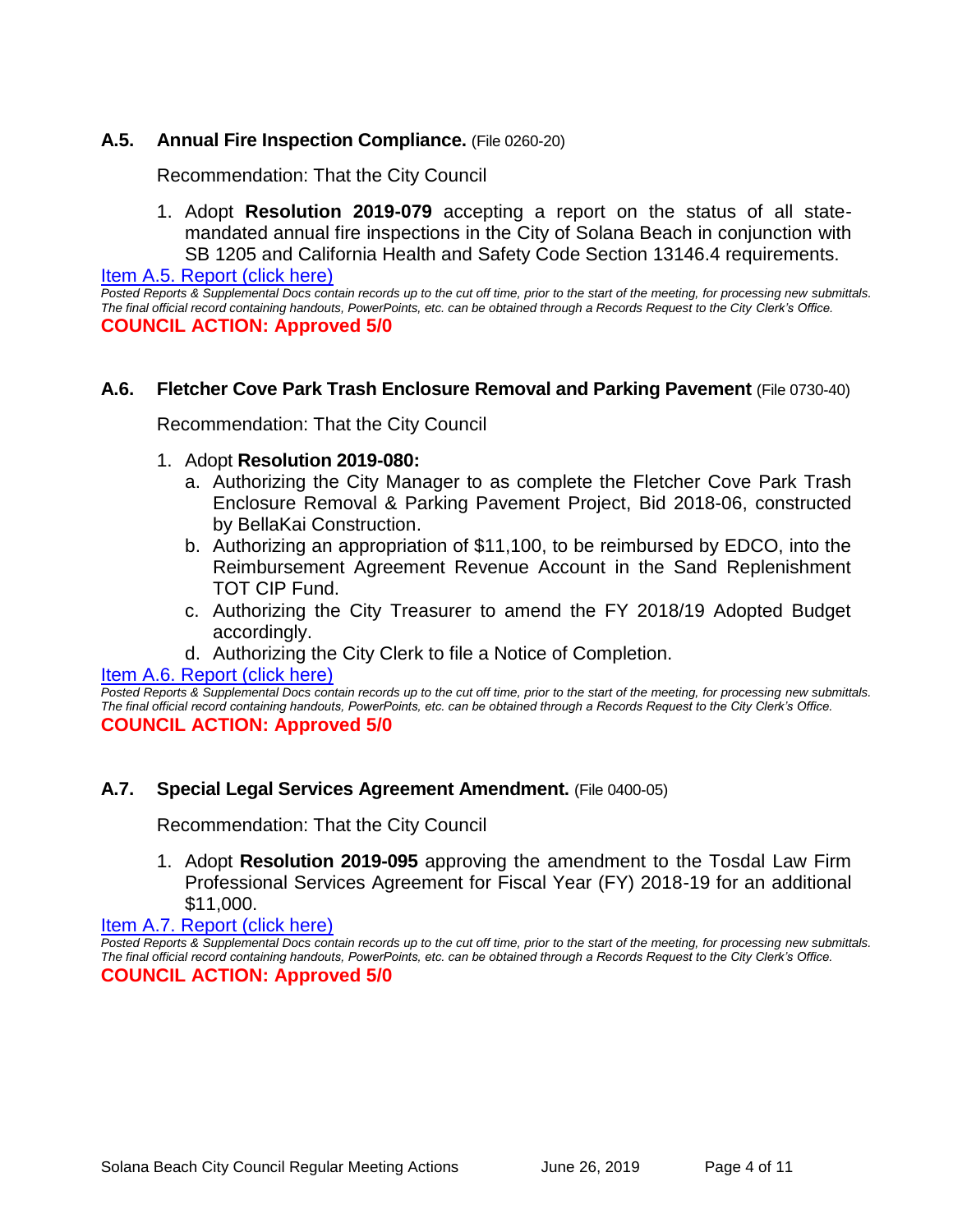### **A.8. Security and Alarm Monitoring Services.** (File 0700-25)

Recommendation: That the City Council

- 1. Adopt **Resolution 2019-089:**
	- a. Authorizing the City Manager to execute a Professional Services Agreement, on behalf of the City, with RSF Security for security and alarm monitoring services in Fiscal Year 2019/20.
	- b. Authorizing the City Manager to extend the agreement for up to four additional years at the City's option in an amount not to exceed \$15,000 per year.

[Item A.8. Report \(click here\)](https://solanabeach.govoffice3.com/vertical/Sites/%7B840804C2-F869-4904-9AE3-720581350CE7%7D/uploads/Item_A.8._Report_(click_here)_06-26-19_-_O.pdf)

*Posted Reports & Supplemental Docs contain records up to the cut off time, prior to the start of the meeting, for processing new submittals. The final official record containing handouts, PowerPoints, etc. can be obtained through a Records Request to the City Clerk's Office.* **COUNCIL ACTION: Approved 5/0**

### **A.9. Destruction of Obsolete Records.** (File 0170-50)

Recommendation: That the City Council

1. Adopt **Resolution 2019-093** authorizing the destruction of officially obsolete records.

#### [Item A.9. Report \(click here\)](https://solanabeach.govoffice3.com/vertical/Sites/%7B840804C2-F869-4904-9AE3-720581350CE7%7D/uploads/Item_A.9._Report_(click_here)_06-26-19_-_O.pdf)

*Posted Reports & Supplemental Docs contain records up to the cut off time, prior to the start of the meeting, for processing new submittals. The final official record containing handouts, PowerPoints, etc. can be obtained through a Records Request to the City Clerk's Office.* **COUNCIL ACTION: Approved 5/0**

#### **A.10. City-Wide Tree Maintenance Services.** (File 0820-25)

Recommendation: That the City Council

#### 1. Adopt **Resolution 2019-027:**

- a. Authorizing the City Manager to execute a one year Professional Services Agreement with West Coast Arborists, in the amount not to exceed \$25,000, for on-call, as-needed City-wide tree trimming.
- b. Authorizing the City Manager to extend the agreement for up to four additional years at the City's option in an amount not to exceed \$25,000 per year.

#### [Item A.10. Report \(click here\)](https://solanabeach.govoffice3.com/vertical/Sites/%7B840804C2-F869-4904-9AE3-720581350CE7%7D/uploads/Item_A.10._Report_(click_here)_06-26-19_-_O.pdf)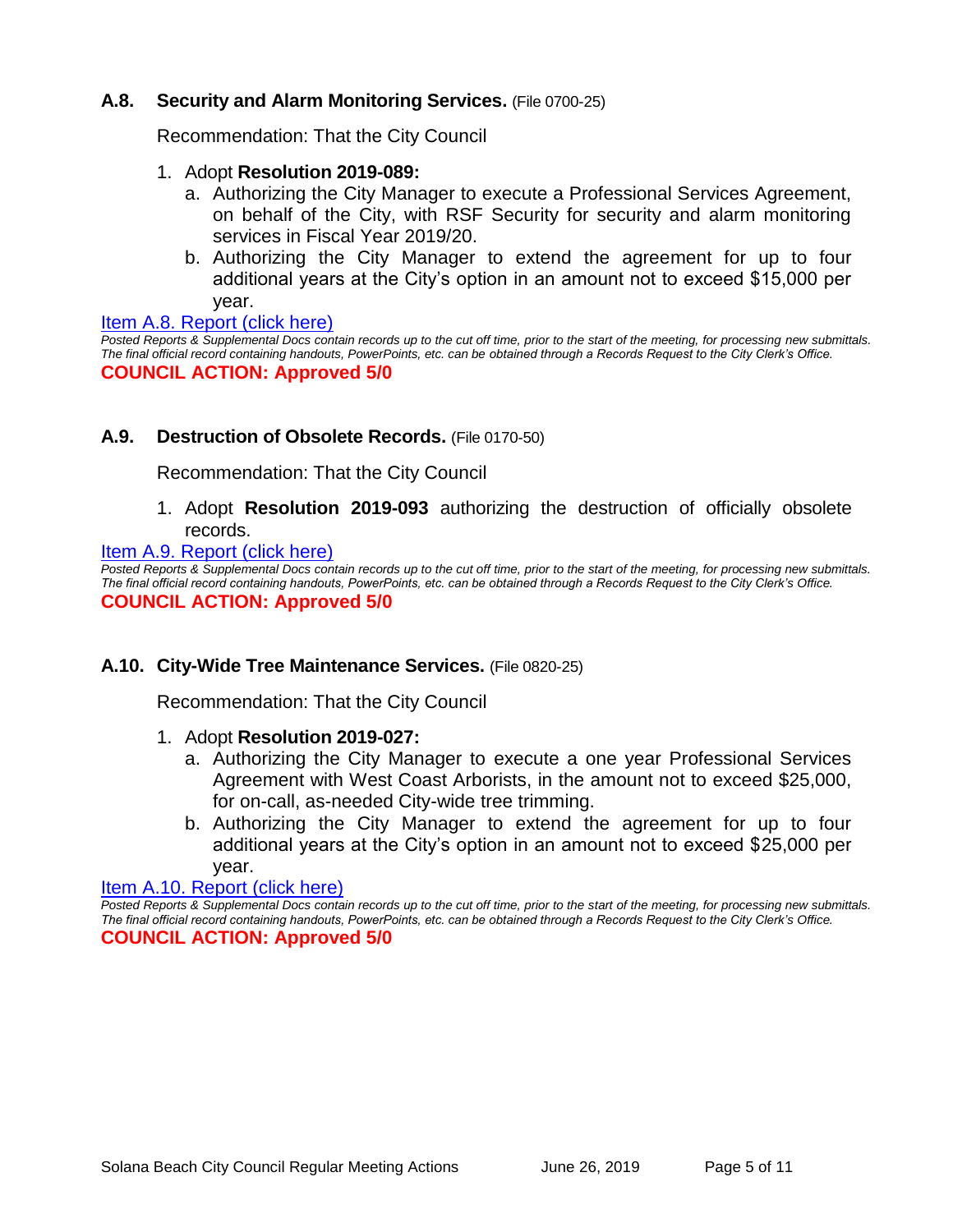#### **A.11. Fletcher Cove Community Center Door Replacement Project.** (File 0730-20) – added 6-23-19, 3:00 p.m.

Recommendation: That the City Council

1. Adopt **Resolution 2019-105** approving a contract with GT Door, Inc for \$30,900 and appropriating \$21,000 in Funding for the Fletcher Cove Community Center Door Replacement Project.

[Item A.11. Report \(click here\)](https://solanabeach.govoffice3.com/vertical/Sites/%7B840804C2-F869-4904-9AE3-720581350CE7%7D/uploads/Item_A.11._Report_(click_here)_06-26-19_-_O.pdf)

*Posted Reports & Supplemental Docs contain records up to the cut off time, prior to the start of the meeting, for processing new submittals. The final official record containing handouts, PowerPoints, etc. can be obtained through a Records Request to the City Clerk's Office.* **COUNCIL ACTION: Approved 5/0**

### **B. PUBLIC HEARINGS:** (B.1. - B.4.)

This portion of the agenda provides citizens an opportunity to express their views on a specific issue as required by law after proper noticing by submitting a speaker slip (located on the back table) to the City Clerk. After considering all of the evidence, including written materials and oral testimony, the City Council must make a decision supported by findings and the findings must be supported by substantial evidence in the record. An applicant or designee(s) for a private development/business project, for which the public hearing is being held, is allotted a total of fifteen minutes to speak, as per SBMC 2.04.210. A portion of the fifteen minutes may be saved to respond to those who speak in opposition. All other speakers have three minutes each. Please be aware of the timer light on the Council Dais.

### **B.1. Public Hearing: Solana Beach Coastal Rail Trail Maintenance District Engineer's Report, Annual Levy, and Collection of Assessments** (File 0495-20)

Recommendation: That the City Council

- 1. Conduct the Public Hearing: Open the Public Hearing, Report Council Disclosures, Receive Public Testimony, Close the Public Hearing.
- 2. Adopt **Resolution 2019-081**, approving the Engineer's Report regarding the Coastal Rail Trail Maintenance District.
- 3. Adopt **Resolution 2019-082**, ordering the levy and collection of the annual assessments regarding the Coastal Rail Trail Maintenance District for Fiscal Year 2019/20.

#### [Item B.1. Report \(click here\)](https://solanabeach.govoffice3.com/vertical/Sites/%7B840804C2-F869-4904-9AE3-720581350CE7%7D/uploads/Item_B.1._Report_(click_here)_06-26-19_-_O.pdf)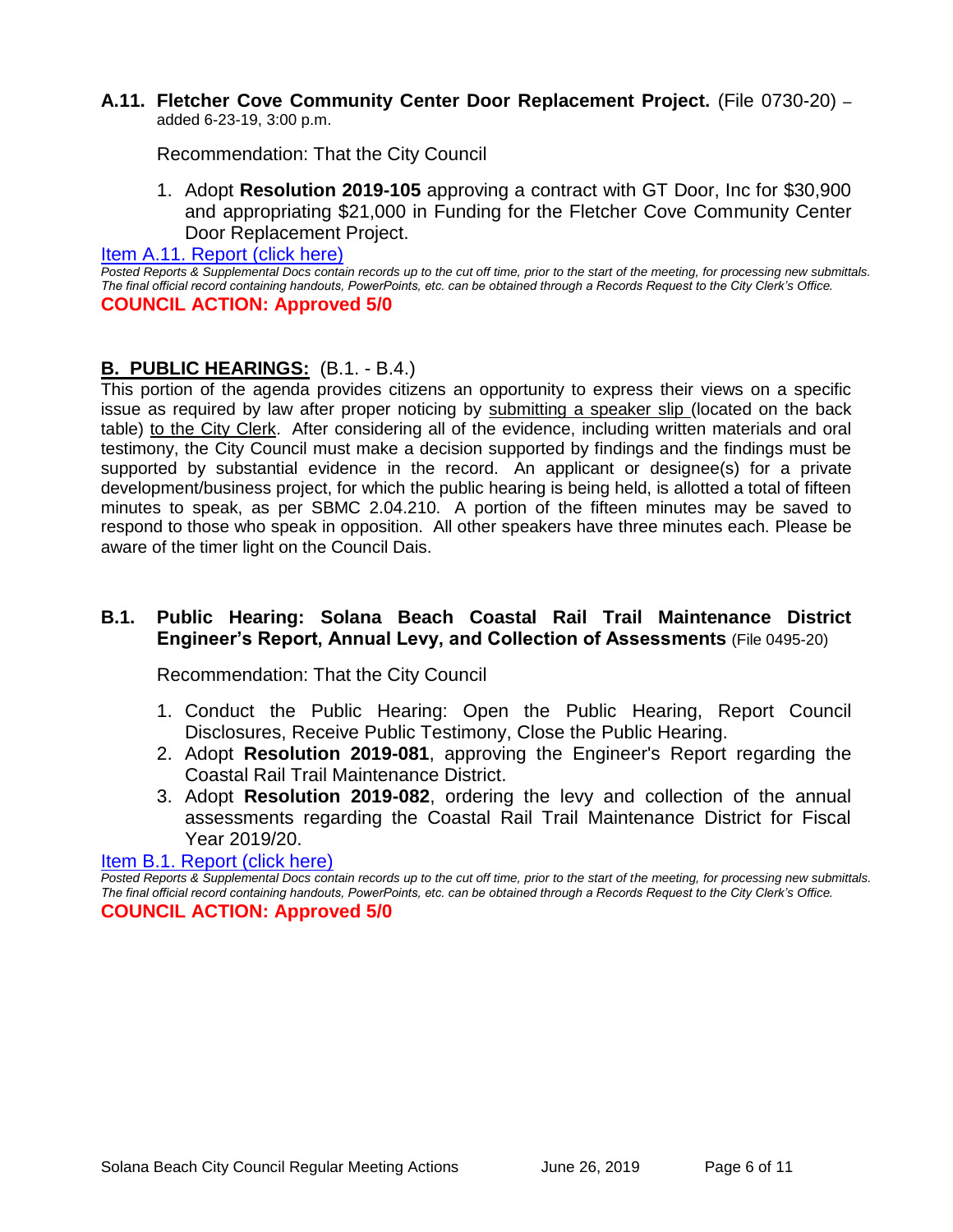### **B.2. Public Hearing: Solana Beach Lighting Maintenance District Engineer's Report, Annual Levy, and Collection of Assessments** (File 0495-20)

Recommendation: That the City Council

- 1. Conduct the Public Hearing: Open the Public Hearing, Report Council Disclosures, Receive Public Testimony and Close the Public Hearing.
- 2. Adopt **Resolution 2019-083**, confirming the diagram and assessment and approving the Engineer's Report.
- 3. Adopt **Resolution 2019-084**, ordering the levy and collection of annual assessments for Fiscal Year 2019/20 and ordering the transmission of charges to the County Auditor for collection.

[Item B.2. Report \(click here\)](https://solanabeach.govoffice3.com/vertical/Sites/%7B840804C2-F869-4904-9AE3-720581350CE7%7D/uploads/Item_B.2._Report_(click_here)_06-26-19_-_O.pdf)

*Posted Reports & Supplemental Docs contain records up to the cut off time, prior to the start of the meeting, for processing new submittals. The final official record containing handouts, PowerPoints, etc. can be obtained through a Records Request to the City Clerk's Office.* **COUNCIL ACTION: Approved 5/0**

### **B.3. Public Hearing: Solid Waste and Recycling Rate Increases.** (File 1030-15)

Recommendation: That the City Council

- 1. Conduct the Public Hearing: Open the Public Hearing; Report Council disclosures; Report written protests received; Receive Public Testimony; Close the Public Hearing.
- 2. Following the Public Hearing, consider adopting **Resolution 2019–096** approving EDCO's rate review request increasing solid waste and recycling rates for Fiscal Year 2019-20 in accordance with the Franchise Agreement.

[Item B.3. Report \(click here\)](https://solanabeach.govoffice3.com/vertical/Sites/%7B840804C2-F869-4904-9AE3-720581350CE7%7D/uploads/Item_B.3._Report_(click_here)_06-26-19_-_O.pdf)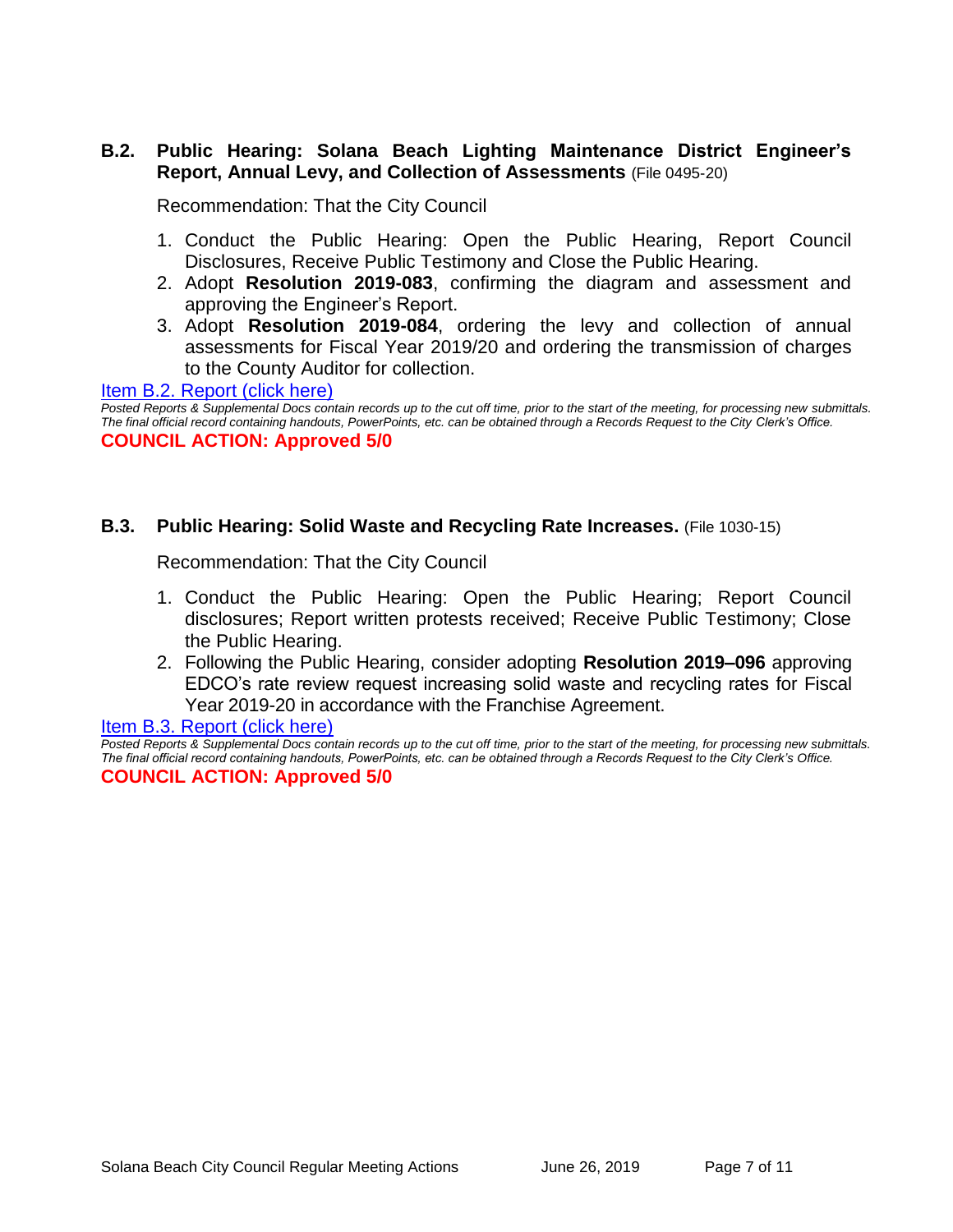#### **B.4. Public Hearing: 984 Avocado Place, Applicant: Weaver, Case 17-18-11** (File 0600-40)

The proposed project meets the minimum objective requirements under the SBMC, may be found to be consistent with the General Plan and may be found, as conditioned, to meet the discretionary findings required as discussed in this report to approve a Development Review Permit (DRP) and administratively issue a Structure Development Permit (SDP) . Therefore, Staff recommends that the City Council:

- 1. Conduct the Public Hearing: Open the Public Hearing, Report Council Disclosures, Receive Public Testimony, and Close the Public Hearing.
- 2. Find the project exempt from the California Environmental Quality Act pursuant to Section 15303 of the State CEQA Guidelines; and
- 3. If the City Council makes the requisite findings and approves the project, adopt **Resolution 2019-092** conditionally approving a DRP and an administrative SDP to construct a new two-story, single-family residence with an attached three-car garage, a detached accessory dwelling unit, and a detached accessory structure and perform associated site improvements on a vacant lot at 984 Avocado Place, Solana Beach.

## [Item B.4. Report \(click here\)](https://solanabeach.govoffice3.com/vertical/Sites/%7B840804C2-F869-4904-9AE3-720581350CE7%7D/uploads/Item_B.4._Report_(click_here)_06-26-19_-_OR.pdf)

[Item B.4. Supplemental Docs \(Updated 6-25](https://solanabeach.govoffice3.com/vertical/Sites/%7B840804C2-F869-4904-9AE3-720581350CE7%7D/uploads/Item_B.4._Supplemental_Docs_(6-25_at_1130am)_-_O.pdf) at 11:30am) *Posted Reports & Supplemental Docs contain records up to the cut off time, prior to the start of the meeting, for processing new submittals. The final official record containing handouts, PowerPoints, etc. can be obtained through a Records Request to the City Clerk's Office.* **COUNCIL ACTION: Approved 5/0 with additional conditions.** 

# **C. STAFF REPORTS**: (C.1. - C.4.)

### **C.1. Community Grant Program Awards Fiscal Year 2019/20.** (File 0330-25)

Recommendation: That the City Council

- 1. Select the Fiscal Year 2019/20 Community Grant Program recipients and identify an award amount to each recipient.
- 2. Adopt **Resolution 2019-097** authorizing the funding for the selected community grant applicants for financial assistance under the FY 2019/20 Community Grant Program.

### [Item C.1. Report \(click here\)](https://solanabeach.govoffice3.com/vertical/Sites/%7B840804C2-F869-4904-9AE3-720581350CE7%7D/uploads/Item_C.1._Report_(click_here)_06-26-19_-_O.pdf)

*Posted Reports & Supplemental Docs contain records up to the cut off time, prior to the start of the meeting, for processing new submittals. The final official record containing handouts, PowerPoints, etc. can be obtained through a Records Request to the City Clerk's Office.*

### **COUNCIL ACTION: Approved 5/0**

| Assistance League Rancho San Dieguito         | \$3,000 |
|-----------------------------------------------|---------|
| Boys and Girls Club of San Dieguito           | \$4,570 |
| Casa De Amistad                               | \$4,570 |
| <b>Community Resource Center</b>              | \$4,570 |
| Disconnect Collective, Inc.                   | \$4,570 |
| Jaliscience Folkloric Academy                 | \$4,570 |
| La Colonia Community Foundation               | \$4,570 |
| North Coast Repertory Theatre                 | \$4,570 |
| North County Immigration & Citizenship Center | \$3,940 |
| San Dieguito River Valley Conservancy         | \$1,500 |
| Solana Beach Civic and Historical Society     | \$4,570 |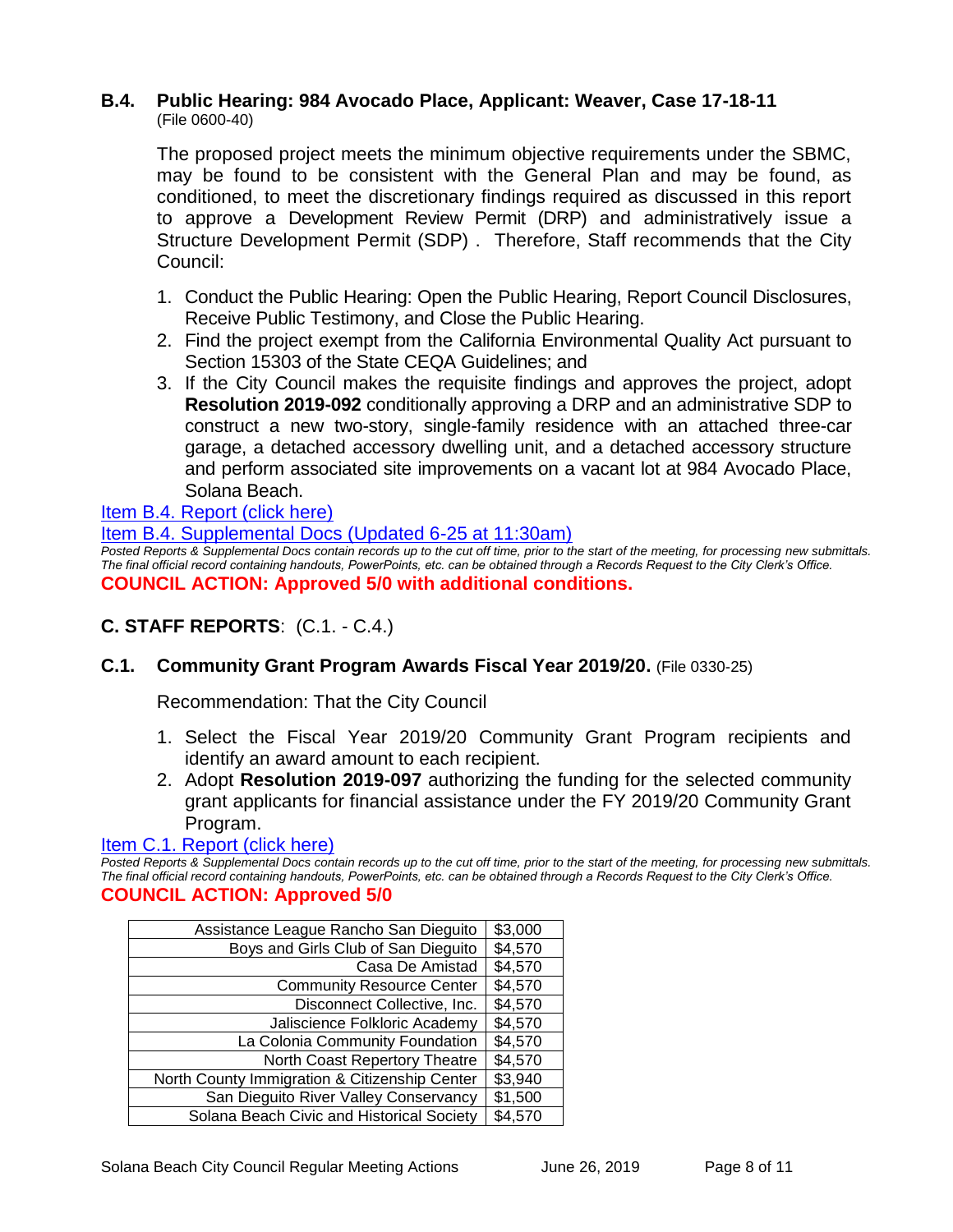### **C.2.** Adopt (2<sup>nd</sup> Reading) Ordinance 502 – Relating to Chalk Marks on Tires for **Parking Enforcement.** (File 0810-20)

Recommendation: That the City Council

1. Adopt **Ordinance 502** adding SBMC section 10.28.225 relating to chalk marks on vehicle tires for parking enforcement.

[Item C.2. Report \(click here\)](https://solanabeach.govoffice3.com/vertical/Sites/%7B840804C2-F869-4904-9AE3-720581350CE7%7D/uploads/Item_C.2._Report_(click_here)_06-26-19_-_O.pdf)

*Posted Reports & Supplemental Docs contain records up to the cut off time, prior to the start of the meeting, for processing new submittals. The final official record containing handouts, PowerPoints, etc. can be obtained through a Records Request to the City Clerk's Office.* **COUNCIL ACTION: Approved 5/0**

### **C.3. Adopt (2 nd Reading) Ordinance 503 – To Prohibit Consumption and/or Ingestion of Marijuana and Controlled Substances by Minors.** (File 0230-10)

Recommendation: That the City Council

1. Adopt **Ordinance 503** amending SBMC Chapter 7.10 to include marijuana and controlled substances in the social host ordinance.

[Item C.3. Report \(click here\)](https://solanabeach.govoffice3.com/vertical/Sites/%7B840804C2-F869-4904-9AE3-720581350CE7%7D/uploads/Item_C.3._Report_(click_here)_06-26-19_-_O.pdf)

*Posted Reports & Supplemental Docs contain records up to the cut off time, prior to the start of the meeting, for processing new submittals. The final official record containing handouts, PowerPoints, etc. can be obtained through a Records Request to the City Clerk's Office.* **COUNCIL ACTION: Approved 5/0**

# **C.4. Assembly Bill (AB) 1731 – Short Term Vacation Rentals.** (0480-70)

Recommendation: That the City Council

- 1. Receive this report and consider provisions of AB 1731
- 2. Provide specific direction to Staff on Council's position on AB 1731 for possible inclusion in a letter for distribution to appropriate elected officials.

### [Item C.4. Report \(click here\)](https://solanabeach.govoffice3.com/vertical/Sites/%7B840804C2-F869-4904-9AE3-720581350CE7%7D/uploads/Item_C.4._Report_(click_here)_06-26-19_-_O.pdf)

*Posted Reports & Supplemental Docs contain records up to the cut off time, prior to the start of the meeting, for processing new submittals. The final official record containing handouts, PowerPoints, etc. can be obtained through a Records Request to the City Clerk's Office.* Discussion

### **WORK PLAN COMMENTS:**

*Adopted June 13, 2018*

### **COMPENSATION & REIMBURSEMENT DISCLOSURE:**

GC: Article 2.3. Compensation: 53232.3. (a) Reimbursable expenses shall include, but not be limited to, meals, lodging, and travel. 53232.3 (d) Members of a legislative body shall provide brief reports on meetings attended at the expense of the local agency "*City*" at the next regular meeting of the legislative body.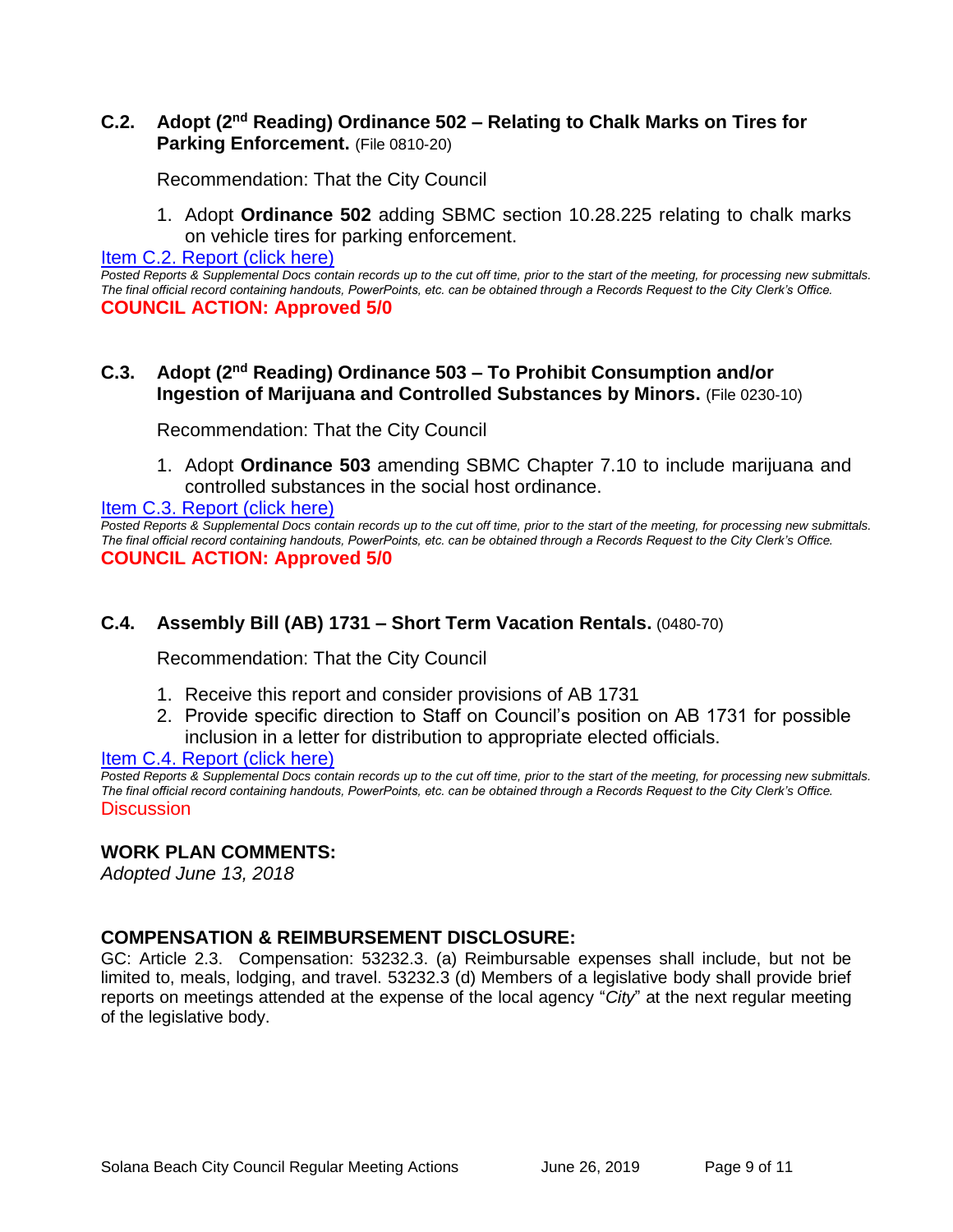# **COUNCIL COMMITTEE REPORTS:** [Council Committees](https://www.ci.solana-beach.ca.us/index.asp?SEC=584E1192-3850-46EA-B977-088AC3E81E0D&Type=B_BASIC)

### **REGIONAL COMMITTEES: (outside agencies, appointed by this Council)**

- a. City Selection Committee (meets twice a year) Primary-Edson, Alternate-Zito
- b. County Service Area 17: Primary- Harless, Alternate-Edson
- c. Escondido Creek Watershed Authority: Becker /Staff (no alternate).
- d. League of Ca. Cities' San Diego County Executive Committee: Primary-Becker, Alternate-Harless and any subcommittees.
- e. League of Ca. Cities' Local Legislative Committee: Primary-Harless, Alternate-Becker
- f. League of Ca. Cities' Coastal Cities Issues Group (CCIG): Primary-Becker, Alternate-Harless
- g. North County Dispatch JPA: Primary-Harless, Alternate-Becker
- h. North County Transit District: Primary-Edson, Alternate-Becker
- i. Regional Solid Waste Association (RSWA): Primary-Hegenauer, Alternate-Becker
- j. SANDAG: Primary-Zito, 1<sup>st</sup> Alternate-Edson, 2<sup>nd</sup> Alternate-Becker, and any subcommittees.
- k. SANDAG Shoreline Preservation Committee: Primary-Hegenauer, Alternate-Zito
- l. San Dieguito River Valley JPA: Primary-Hegenauer, Alternate-Zito
- m. San Elijo JPA: Primary-Zito, Primary-Becker, Alternate-City Manager
- n. 22<sup>nd</sup> Agricultural District Association Community Relations Committee: Primary-Edson, Primary-Harless

### **STANDING COMMITTEES: (All Primary Members)** *(Permanent Committees)*

- a. Business Liaison Committee Zito, Edson.
- b. Fire Dept. Management Governance & Organizational Evaluation Harless, Hegenauer
- c. Highway 101 / Cedros Ave. Development Committee Edson, Becker
- d. Parks and Recreation Committee Zito, Harless
- e. Public Arts Committee Edson, Hegenauer
- f. School Relations Committee Hegenauer, Harless
- g. Solana Beach-Del Mar Relations Committee Zito, Edson

### **ADJOURN:**

### *Next Regularly Scheduled Meeting is July 10, 2019*

*Always refer the City's website Event Calendar for updated schedule or contact City Hall. [www.cityofsolanabeach.org](http://www.cityofsolanabeach.org/) 858-720-2400*